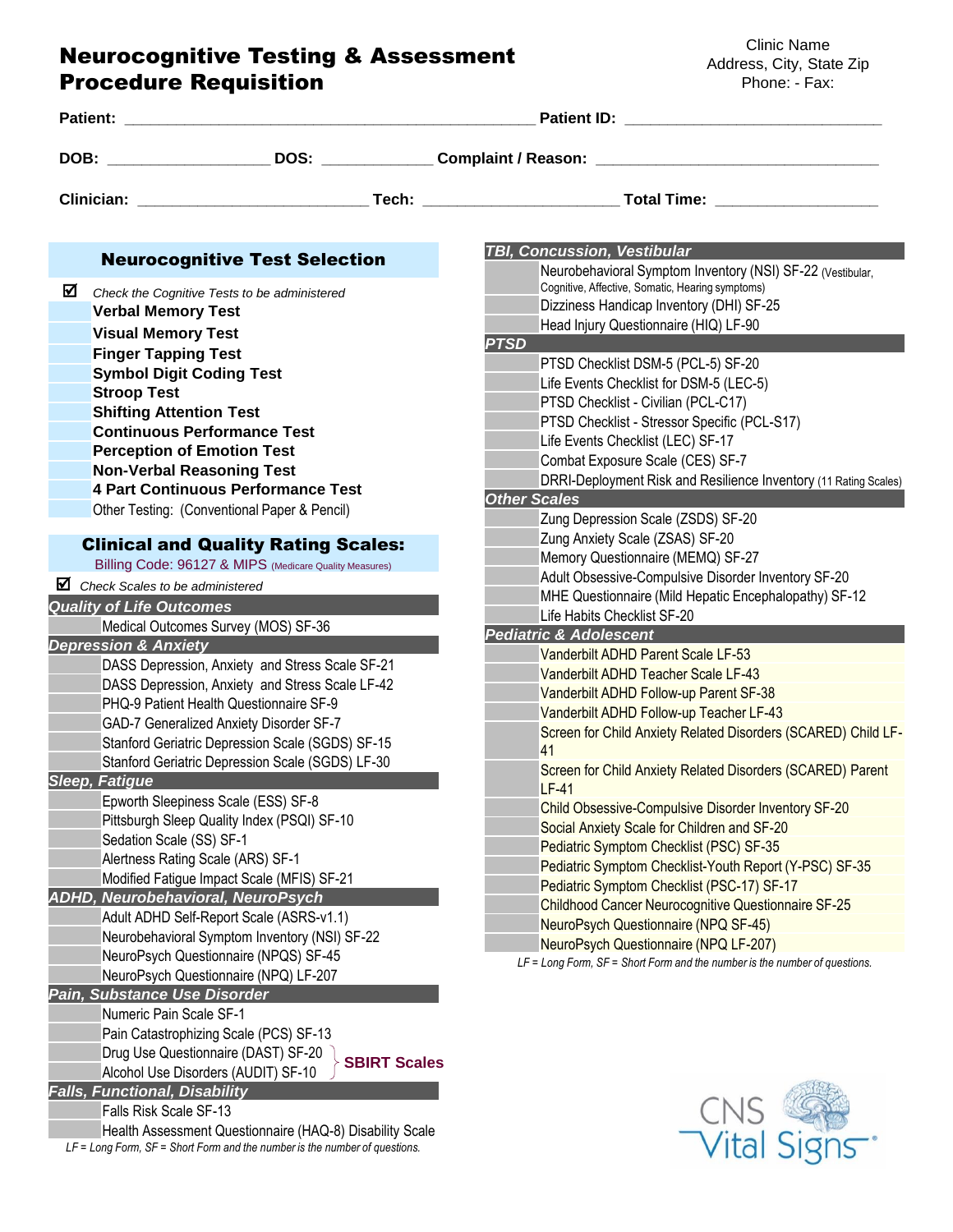## Neurocognitive Testing & Assessment Procedure Requisition

Clinic Name Address, City, State Zip Phone: - Fax:

| Patient: 2006 2007 2008 2009 2010 2010 2011 2012 2013 2014 2015 2016 2017 2018 2019 2019 2019 2019 2019 2019 20 |                                                                                                                                                                                                                                                                                                                                                                                                                                                                                                                                                                                                                                                                                                                                                                            |                                                                                                                                                                                                                                                                                                                                                                                                                                                                                                                                                                                                                                                                                                                                              |                                                                                                                                                                                                                                                                                                                                                                      |  |
|-----------------------------------------------------------------------------------------------------------------|----------------------------------------------------------------------------------------------------------------------------------------------------------------------------------------------------------------------------------------------------------------------------------------------------------------------------------------------------------------------------------------------------------------------------------------------------------------------------------------------------------------------------------------------------------------------------------------------------------------------------------------------------------------------------------------------------------------------------------------------------------------------------|----------------------------------------------------------------------------------------------------------------------------------------------------------------------------------------------------------------------------------------------------------------------------------------------------------------------------------------------------------------------------------------------------------------------------------------------------------------------------------------------------------------------------------------------------------------------------------------------------------------------------------------------------------------------------------------------------------------------------------------------|----------------------------------------------------------------------------------------------------------------------------------------------------------------------------------------------------------------------------------------------------------------------------------------------------------------------------------------------------------------------|--|
|                                                                                                                 |                                                                                                                                                                                                                                                                                                                                                                                                                                                                                                                                                                                                                                                                                                                                                                            | DOB: _______________________DOS: ________________Complaint / Reason: _______________________________                                                                                                                                                                                                                                                                                                                                                                                                                                                                                                                                                                                                                                         |                                                                                                                                                                                                                                                                                                                                                                      |  |
|                                                                                                                 |                                                                                                                                                                                                                                                                                                                                                                                                                                                                                                                                                                                                                                                                                                                                                                            |                                                                                                                                                                                                                                                                                                                                                                                                                                                                                                                                                                                                                                                                                                                                              |                                                                                                                                                                                                                                                                                                                                                                      |  |
|                                                                                                                 | <b>Neurocognitive Test Selection</b>                                                                                                                                                                                                                                                                                                                                                                                                                                                                                                                                                                                                                                                                                                                                       | <b>TBI, Concussion, Vestibular</b>                                                                                                                                                                                                                                                                                                                                                                                                                                                                                                                                                                                                                                                                                                           | <b>Billing Codes:</b>                                                                                                                                                                                                                                                                                                                                                |  |
| <b>Stroop Test</b>                                                                                              | $\blacksquare$ Check the Cognitive Tests to be administered<br><b>Verbal Memory Test</b><br><b>Visual Memory Test</b><br><b>Finger Tapping Test</b><br><b>Symbol Digit Coding Test</b><br><b>Shifting Attention Test</b><br><b>Continuous Performance Test</b><br><b>Perception of Emotion Test</b><br><b>Non-Verbal Reasoning Test</b><br>4 Part Continuous Performance Test<br>Other Testing: (Conventional Paper & Pencil)<br><b>Clinical and Quality Rating Scales:</b><br>Billing Code: 96127 & MIPS (Medicare Quality Measures)<br>$\blacksquare$ Check Scales to be administered<br><b>Quality of Life Outcomes</b><br>Medical Outcomes Survey (MOS) SF-36                                                                                                          | Neurobehavioral Symptom Inventory (NSI) SF-<br>22 (Vestibular, Cognitive, Affective, Somatic, Hearing symptoms)<br>Dizziness Handicap Inventory (DHI) SF-25<br>Head Injury Questionnaire (HIQ) LF-90<br><b>PTSD</b><br>PTSD Checklist DSM-5 (PCL-5) SF-20<br>Life Events Checklist for DSM-5 (LEC-5)<br>PTSD Checklist - Civilian (PCL-C17)<br>PTSD Checklist - Stressor Specific (PCL-S17)<br>Life Events Checklist (LEC) SF-17<br>Combat Exposure Scale (CES) SF-7<br>DRRI - Deployment Risk and Resilience<br>Inventory (11 Rating Scales)<br><b>Other Scales</b><br>Zung Depression Scale (ZSDS) SF-20<br>Zung Anxiety Scale (ZSAS) SF-20<br>Memory Questionnaire (MEMQ) SF-27<br>Adult Obsessive-Compulsive Disorder<br>Inventory SF-20 | $\mathbf \Xi$ Check the codes<br><b>Test Administration</b><br>96136 Clinician<br>+96137 Clinician<br>96138 Technician<br>+96139 Technician<br><b>Test Evaluation &amp; Feedback</b><br>96130 Psych<br>+96131 Psych<br>96132 Medical<br>+96133 Medical<br>Cog Impair Assess & Care<br>99483 E & M<br>https://www.cms.gov/cognitive<br><b>Brief Behavioral Scales</b> |  |
| <b>Sleep, Fatigue</b>                                                                                           | <b>Depression &amp; Anxiety</b><br>DASS Depression, Anxiety and Stress Scale SF-21<br>DASS Depression, Anxiety and Stress Scale LF-42<br>PHQ-9 Patient Health Questionnaire SF-9<br><b>GAD-7 Generalized Anxiety Disorder SF-7</b><br>Stanford Geriatric Depression Scale (SGDS) SF-15<br>Stanford Geriatric Depression Scale (SGDS) LF-30<br>Epworth Sleepiness Scale (ESS) SF-8<br>Pittsburgh Sleep Quality Index (PSQI) SF-10<br>Sedation Scale (SS) SF-1<br>Alertness Rating Scale (ARS) SF-1<br>Modified Fatigue Impact Scale (MFIS) SF-21<br><b>ADHD, Neurobehavioral, NeuroPsych</b><br>Adult ADHD Self-Report Scale (ASRS-v1.1)<br>Neurobehavioral Symptom Inventory (NSI) SF-22<br>NeuroPsych Questionnaire (NPQS) SF-45<br>NeuroPsych Questionnaire (NPQ) LF-207 | <b>MHE Questionnaire (Mild Hepatic</b><br>Encephalopathy) SF-12<br>Life Habits Checklist SF-20<br><b>Pediatric &amp; Adolescent</b><br>Vanderbilt ADHD Parent Scale LF-53<br>Vanderbilt ADHD Teacher Scale LF-43<br>Vanderbilt ADHD Follow-up Parent SF-38<br>Vanderbilt ADHD Follow-up Teacher LF-43<br><b>Screen for Child Anxiety Related Disorders</b><br>(SCARED) Child LF-41<br><b>Screen for Child Anxiety Related Disorders</b><br>(SCARED) Parent LF-41<br><b>Child Obsessive-Compulsive Disorder</b><br><b>Inventory SF-20</b><br>Social Anxiety Scale for Children and SF-20<br>Pediatric Symptom Checklist (PSC) SF-35<br>Pediatric Symptom Checklist-Youth Report (Y-<br>PSC) SF-35                                             | 96127<br>Total Number:<br><b>Neuro Behav Status Exam</b><br>96116 Medical<br>+96121 Medical<br>Developmental<br>96112<br>$+96113$<br>Speech Path and Occ Med<br>96125<br>Psych & Behavior<br>90791<br>90792<br>96516                                                                                                                                                 |  |
|                                                                                                                 | Pain, Substance Use Disorder<br>Numeric Pain Scale SF-1<br>Pain Catastrophizing Scale (PCS) SF-13<br>Drug Use Questionnaire (DAST) SF-20<br><b>SBIRT Scales</b><br>Alcohol Use Disorders (AUDIT) SF-10<br><b>Falls, Functional, Disability</b><br>Falls Risk Scale SF-13<br>Health Assessment Questionnaire (HAQ-8) Disability Scale<br>LF = Long Form, SF = Short Form and the number is the number of questions.                                                                                                                                                                                                                                                                                                                                                         | Pediatric Symptom Checklist (PSC-17) SF-17<br><b>Childhood Cancer Neurocognitive</b><br>Questionnaire SF-25<br>NeuroPsych Questionnaire (NPQ SF-45)<br>NeuroPsych Questionnaire (NPQ LF-207)<br>LF = Long Form, SF = Short Form and the number is the number of questions.<br>Vital                                                                                                                                                                                                                                                                                                                                                                                                                                                          | <b>SBIRT</b> (Substance Abuse)<br>99408 Commercial<br>99409<br>G0396 Medicare<br>G0397<br>H0049 Medicaid<br>H0050<br>www.samhsa.gov/sbirt/coding-reimbursement                                                                                                                                                                                                       |  |